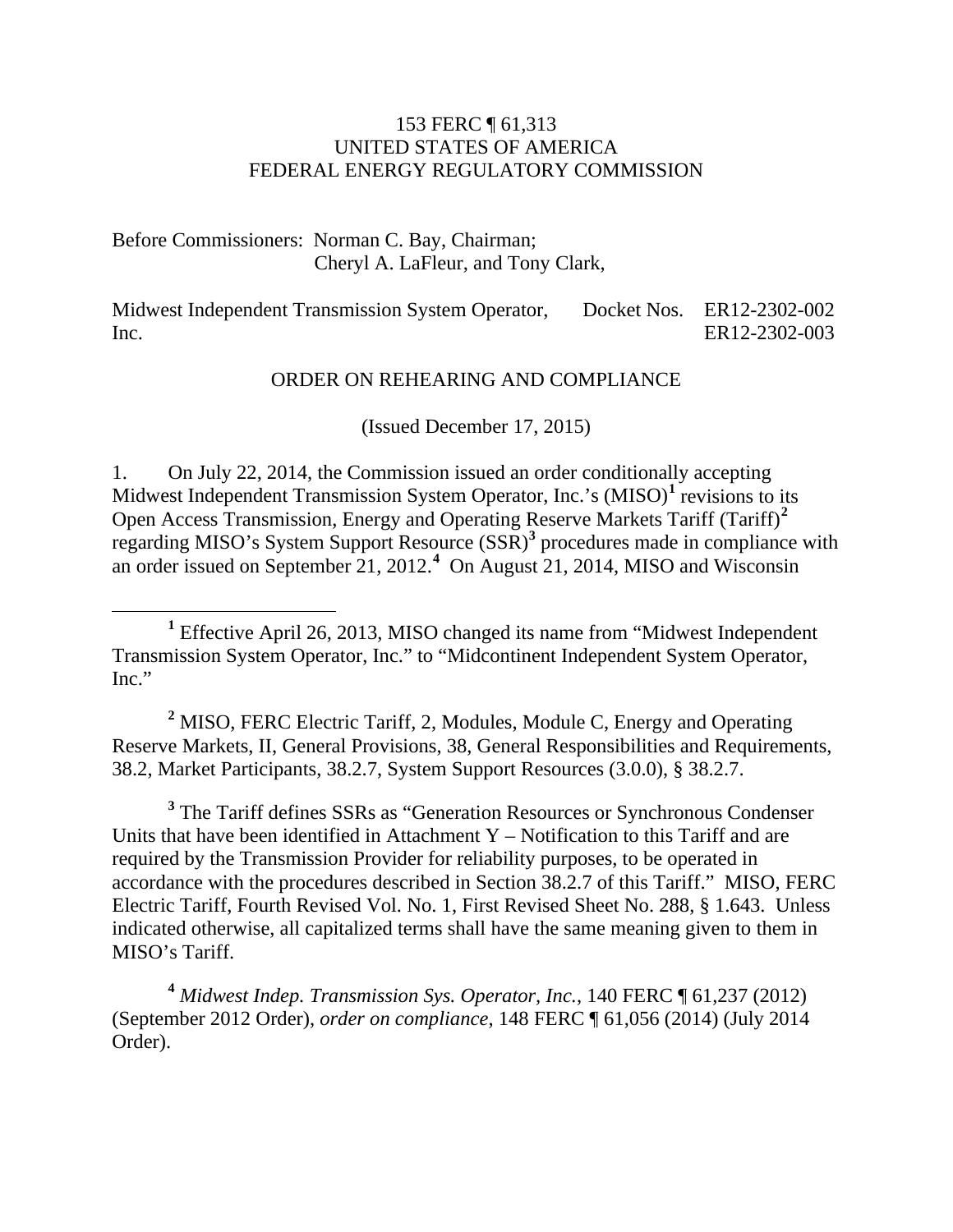Electric Power Company (Wisconsin Electric) filed requests for rehearing, or in the alternative, clarification, of the July 2014 Order in Docket No. ER12-2302-002. On September 19, 2014,<sup>[5](#page-1-0)</sup> MISO submitted a compliance filing with proposed Tariff revisions as directed by the July 2014 Order in Docket No.  $ER12-2302-003$ .<sup>[6](#page-1-1)</sup> In this order, we deny rehearing and grant clarification, and we accept subject to condition, effective September 24, 2012, MISO's proposed Tariff revisions.

#### **I. Background**

2. Under MISO's Tariff, market participants that decide to suspend or retire a Generation Resource or Synchronous Condenser Unit must submit an Attachment Y Notice to suspend or retire. MISO then conducts a reliability study to determine whether all or a portion of the resource's capacity is needed to maintain system reliability. If MISO finds that the resource is needed to maintain system reliability and no feasible alternatives exist, MISO designates the Generation Resource or Synchronous Condenser Unit as an SSR Unit and then enters into an SSR agreement to ensure that the resource continues to operate, as needed. **[7](#page-1-2)**

3. On July 25, 2012, MISO submitted proposed Tariff revisions regarding the treatment of resources that submit Attachment Y Notices. **[8](#page-1-3)** The Commission conditionally accepted MISO's proposed Tariff revisions in the September 2012 Order, effective September 24, 2012, subject to further compliance.**[9](#page-1-4)** As relevant here, in the September 2012 Order, the Commission conditionally accepted MISO's general proposal permitting owners and operators of retiring facilities to retain and transfer interconnection service on the condition that MISO modify its proposal to ensure that such proposal will

<span id="page-1-1"></span>**<sup>6</sup>** MISO, Compliance Filing, Docket No. ER12-2302-003 (filed Sept. 19, 2014) (September 2014 Compliance Filing).

<span id="page-1-2"></span>**<sup>7</sup>** *See Midwest Indep. Transmission Sys. Operator, Inc.*, 108 FERC ¶ 61,163, *reh'g denied*, 109 FERC ¶ 61,157 (2004).

<span id="page-1-4"></span><span id="page-1-3"></span>**<sup>8</sup>** MISO, Filing, Docket No. ER12-2302-000 (filed July 25, 2012) (July 2012 Filing).

**<sup>9</sup>** September 2012 Order, 140 FERC ¶ 61,237 at P 1.

<span id="page-1-0"></span>**<sup>5</sup>** On July 30, 2014, MISO filed a motion for extension of time to fulfill the compliance requirements directed by the July 2014 Order. On August 12, 2014, the Commission granted MISO's motion and extended the time for MISO to comply until September 19, 2014.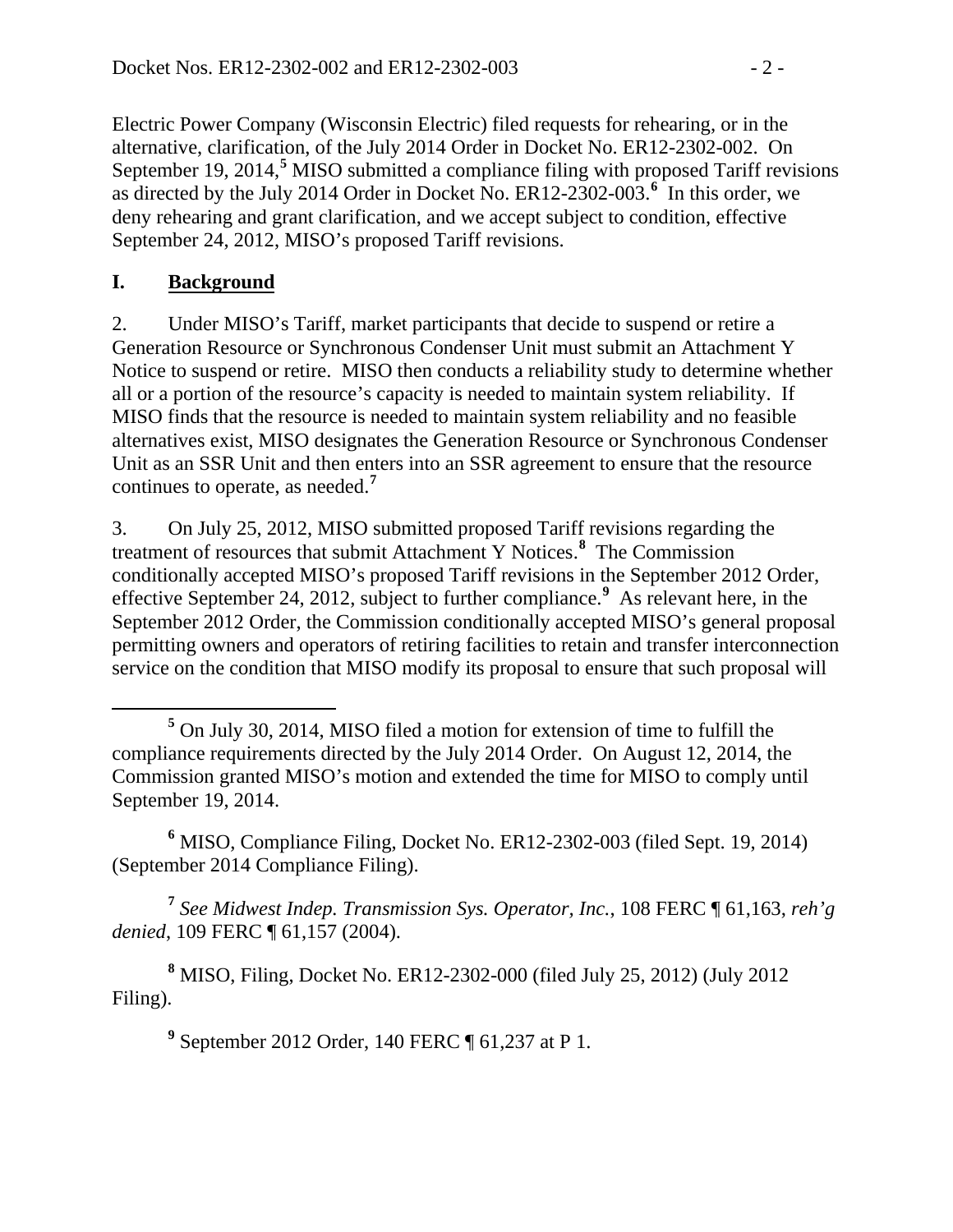be implemented in a just and reasonable and not unduly discriminatory manner. **[10](#page-2-0)** The Commission explained that it recognized the benefits to an owner or operator of a retiring resource to retain and transfer the retiring unit's interconnection service, but raised several issues with MISO's specific proposal allowing an owner or operator of an SSR Unit planning to retire a facility to transfer its interconnection service to a new facility. For example, the Commission explained that MISO did not illustrate how its proposal is consistent with its Tariff, indicate how it will evaluate a transfer of interconnection service, describe the nature of interconnection service being transferred, address potential competitive implications of its proposal, or provide sufficient transparency for transfers to occur. **[11](#page-2-1)** Additionally, as relevant here, the Commission accepted MISO's proposal explaining its process for identifying SSR alternatives subject to the condition that, among other things, MISO submit further explanation of its process for identifying SSR alternatives and its basis for selecting an SSR alternative among those identified.**[12](#page-2-2)** The Commission explained that MISO did not describe its proposal in detail, including how its existing planning process will ensure a thorough consideration of all types of SSR alternatives in an open and transparent manner.**[13](#page-2-3)** Finally, as relevant here, the Commission accepted MISO's proposal allocating SSR costs without regard to historical local balancing authority boundaries subject to the condition that, among other things, MISO submit an explanation of the general principles MISO will apply to identify loadserving entities (LSEs) that should pay SSR costs, including whether MISO will apply its existing planning process to identify SSR beneficiaries.**[14](#page-2-4)**

4. On December 18, 2012, MISO submitted a compliance filing proposing additional Tariff revisions as required by the September 2012 Order.**[15](#page-2-5)** In the July 2014 Order, the Commission conditionally accepted MISO's proposed Tariff revisions in its December 2012 Compliance Filing, effective September 24, 2012, subject to further compliance. **[16](#page-2-6)**

<span id="page-2-1"></span><span id="page-2-0"></span> *Id.* P 47. *Id.* PP 48-52. *Id.* P 36. **<sup>13</sup>** *Id. Id.* P 154.

<span id="page-2-6"></span><span id="page-2-5"></span><span id="page-2-4"></span><span id="page-2-3"></span><span id="page-2-2"></span>**<sup>15</sup>** MISO, Compliance Filing, Docket No. ER12-2302-001 (filed Dec. 18, 2012) (December 2012 Compliance Filing).

**<sup>16</sup>** July 2014 Order, 148 FERC ¶ 61,056 at P 1.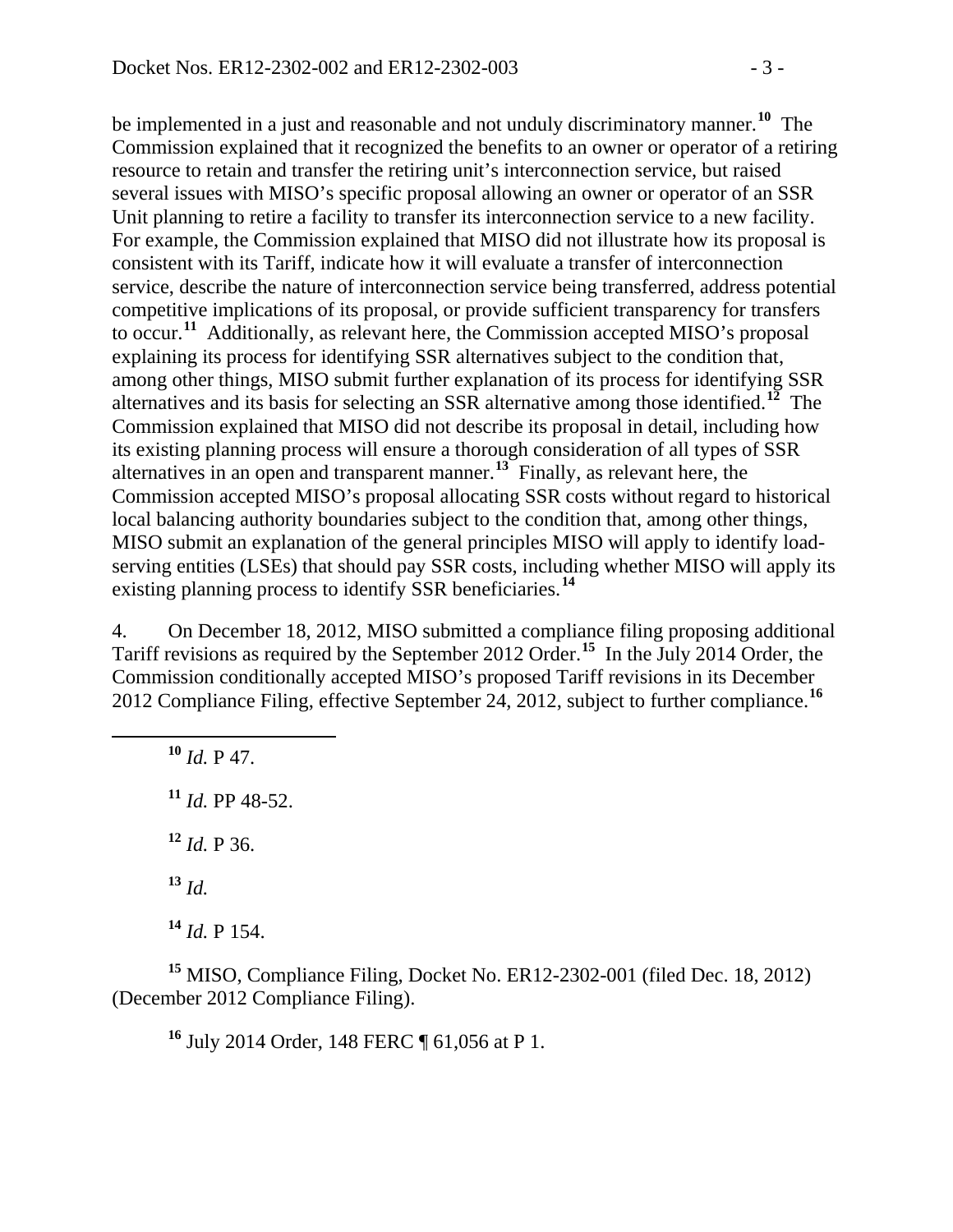As relevant here, the Commission accepted MISO's revised proposal allowing an owner or operator of an SSR Unit planning to retire a facility to retain or transfer its interconnection service to a new facility subject to the condition that MISO submit further Tariff revisions proposing additional procedures to ensure that the transfer of interconnection service to a new generator, or to increase the capacity of an existing facility at the identical point of interconnection, is offered in a just and reasonable and not unduly discriminatory manner.<sup>[17](#page-3-0)</sup> Additionally, the Commission accepted MISO's revised proposal for identifying SSR alternatives subject to the condition that MISO submit further explanation and Tariff revisions clarifying how the contractual commitments required of generation resources, demand-side resources, and potentially additional types of resources, are comparable to the commitments that apply to transmission solutions.**[18](#page-3-1)** Finally, the Commission accepted MISO's explanation of the general principles that MISO will apply to identify the LSEs that should pay SSR costs.**[19](#page-3-2)**

### **II. Requests for Rehearing or Clarification**

5. On August 21, 2014, MISO requested rehearing, or in the alternative, clarification of the Commission's directives in the July 2014 Order related to the transfer of interconnection service and comparable firmness of commitment issues.<sup>[20](#page-3-3)</sup> On the same day, Wisconsin Electric requested clarification, or in the alternative, rehearing of the Commission's acceptance in the July 2014 Order of MISO's explanation of the general principles that MISO will apply to identify the LSEs that should pay SSR costs.**[21](#page-3-4)**

6. On September 5, 2014, MISO filed a request for leave to answer and answer to Wisconsin Electric's Rehearing Request.

<span id="page-3-0"></span>**<sup>17</sup>** *Id.* P 50, Requirement 6.

**<sup>18</sup>** *Id.* P 34.

**<sup>19</sup>** *Id.* P 49.

<span id="page-3-3"></span><span id="page-3-2"></span><span id="page-3-1"></span>**<sup>20</sup>** MISO, Rehearing Request, Docket No. ER12-2302-002, at 1-2 (filed Aug. 21, 2014) (MISO Rehearing Request).

<span id="page-3-4"></span>**<sup>21</sup>** Wisconsin Electric, Rehearing Request, Docket No. ER12-2302-002, at 3 (filed Aug. 21, 2014) (Wisconsin Electric Rehearing Request).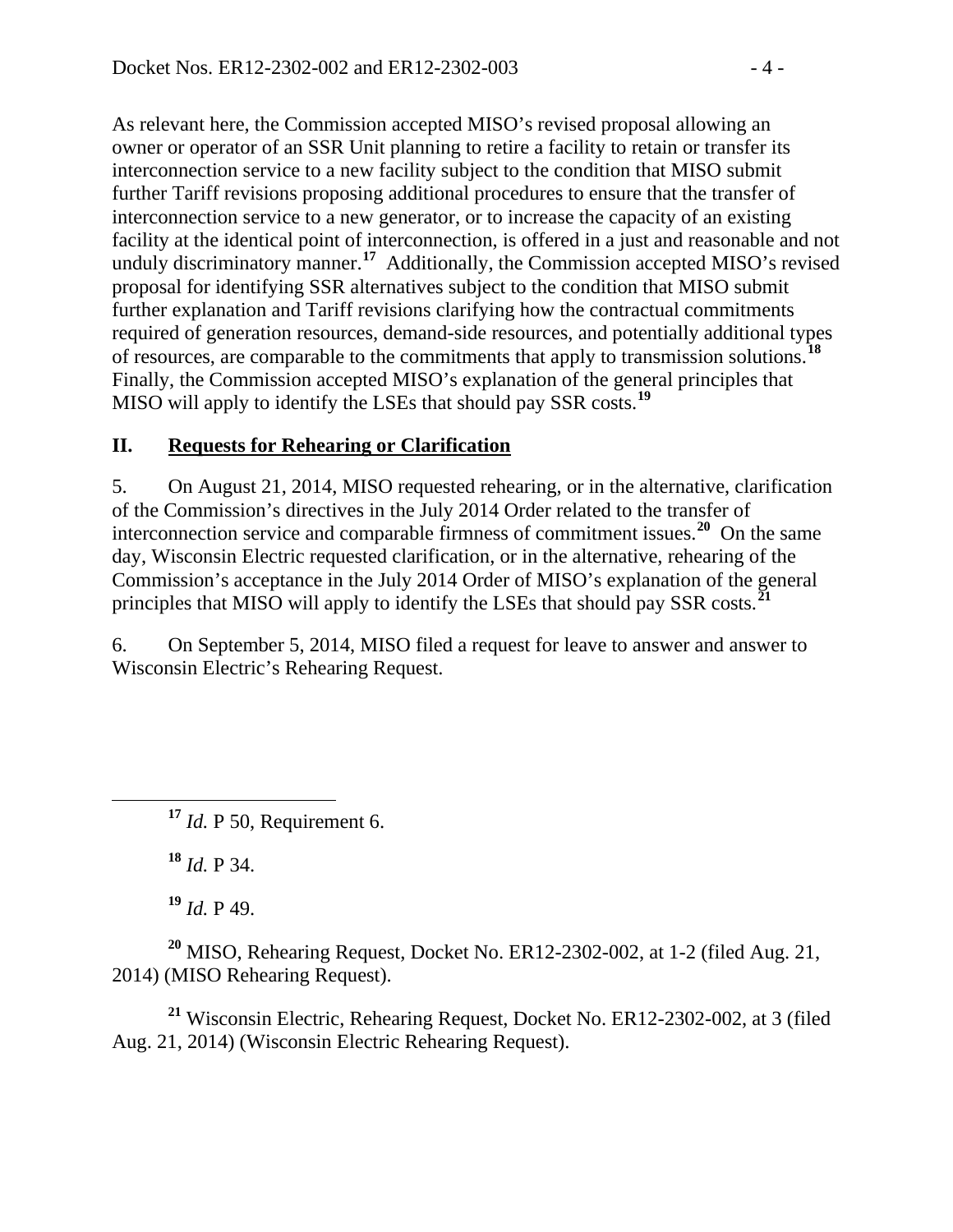# **III. MISO's Compliance Filing**

7. In its September 2014 Compliance Filing, MISO proposed Tariff revisions to comply with the July 2014 Order. MISO states that its compliance filing responds to directives in the July 2014 Order and includes corresponding Tariff revisions to MISO's SSR procedures,**[22](#page-4-0)** Attachment Y-1 *pro forma* SSR Agreement, and Attachment Y-2 *pro forma* Request for Study.

# **IV. Notice of Filings and Responsive Pleadings**

8. Notice of MISO's September 2014 Compliance Filing in Docket No. ER12-2302- 003 was published in the *Federal Register*, 79 Fed. Reg. 58,757 (2014), with interventions and protests due on or before October 10, 2014.

9. Prairie Power, Inc. filed a timely motion to intervene and the Council of the City of New Orleans, Louisiana filed a notice of intervention.

10. On October 17, 2014, Alliant Energy filed a motion to accept protest out-of-time and protest regarding MISO's September 2014 Compliance Filing. **[23](#page-4-1)**

# **V. Discussion**

# **A. Procedural Matters**

11. Pursuant to Rule 214 of the Commission's Rules of Practice and Procedure, 18 C.F.R. § 385.214 (2015), the notice of intervention and timely, unopposed motion to intervene serve to make the entities that filed them parties to the proceeding.

12. Rule 713(d) of the Commission's Rules of Practice and Procedure, 18 C.F.R. § 385.713(d) (2015) prohibits answers to requests for rehearing. Accordingly, we reject MISO's answer to Wisconsin Electric's Rehearing Request.

<span id="page-4-1"></span><span id="page-4-0"></span>**<sup>22</sup>** *See* MISO, FERC Electric Tariff, 38.2.7, System Support Resources (36.0.0), § 38.2.7.

**<sup>23</sup>** Alliant Energy was made an intervenor in the September 2012 Order.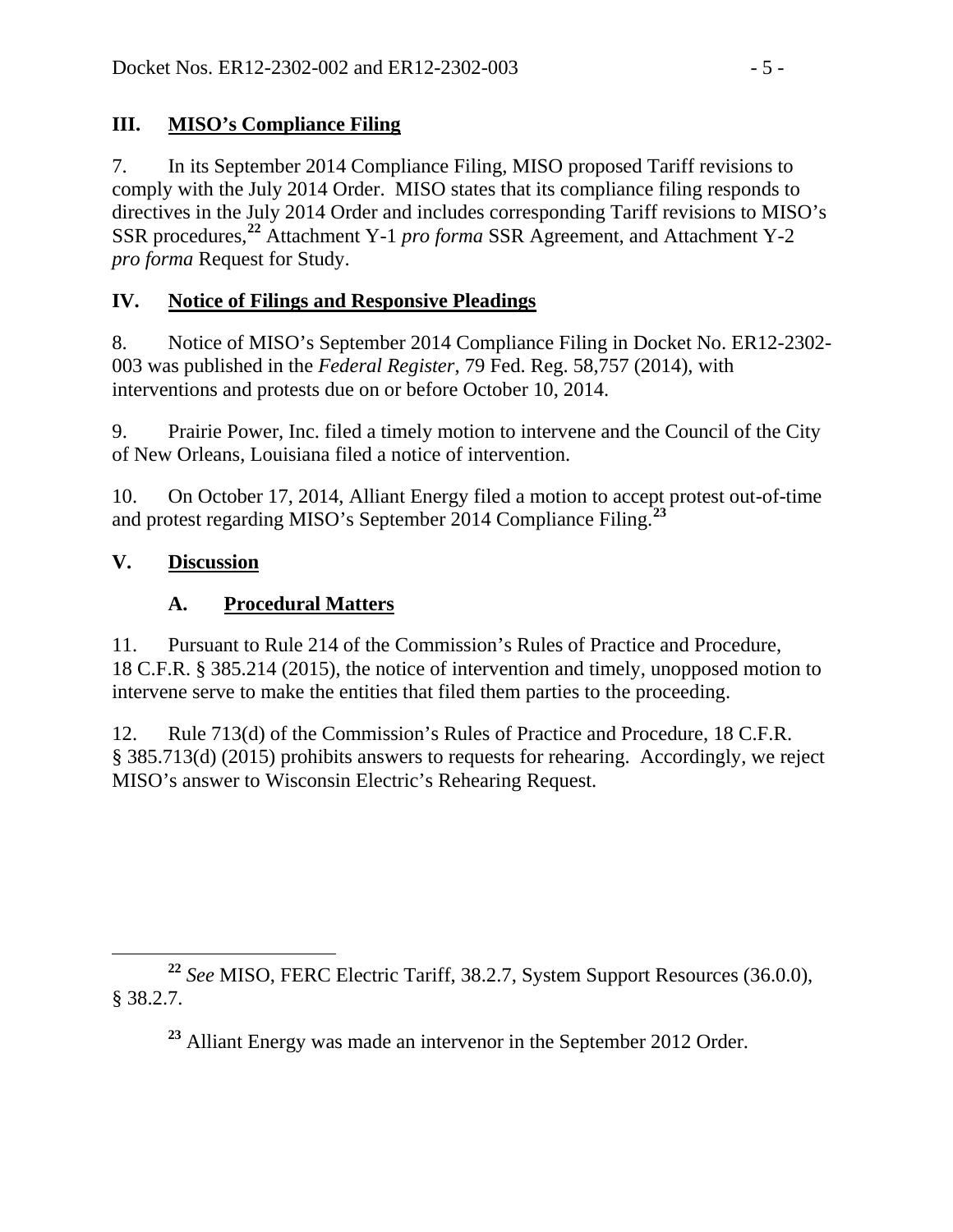#### **B. Substantive Matters**

#### **1. Transfer and Retention of Interconnection Service**

#### **a. July 2014 Order**

13. In the July 2014 Order addressing MISO's December 2012 Compliance Filing, the Commission noted that while MISO had satisfied many of the requirements of the September 2012 Order, there were additional compliance requirements that MISO had not fully addressed. As relevant here, the July 2014 Order noted MISO had not complied with the requirement to submit further Tariff revisions proposing procedures to ensure that the transfer of interconnection service to a new generator, or to increase the capacity of an existing facility at the identical point of interconnection, is offered in a just and reasonable and not unduly discriminatory manner.**[24](#page-5-0)** The Commission noted that MISO's assertions in the December 2012 Compliance Filing that existing provisions of its Tariff already allow for the transfer of interconnection service and, therefore, MISO need not address the Commission's requirements amount to an untimely request for rehearing, and in any case, are incorrect.**[25](#page-5-1)** In addressing MISO's specific assertions, the Commission stated that MISO's Generator Interconnection Procedures (GIP) section 4.3**[26](#page-5-2)** and *pro forma* Generator Interconnection Agreement (GIA) article 19.1**[27](#page-5-3)** address the transfer and reassignment, respectively, of interconnection service for a specific generating facility from one party to another, and do not address a change in the underlying generating facility. The Commission continued that although MISO GIP section  $2.1(a)(iv)^{28}$  $2.1(a)(iv)^{28}$  $2.1(a)(iv)^{28}$  addresses the application of the GIP to any substantive modification to the operating characteristics of an existing generating facility, it does not address the

<span id="page-5-1"></span>**<sup>25</sup>** MISO did not seek rehearing of the September 2012 Order, in which the Commission, among other things, directed MISO to modify its transfer of interconnection service proposal to ensure that it will be implemented in a just and reasonable and not unduly discriminatory manner. *See* September 2012 Order, 140 FERC ¶ 61,237 at PP 47-52.

<span id="page-5-2"></span>**<sup>26</sup>** MISO, FERC Electric Tariff, Attachment X (32.0.0), § 4.37

<span id="page-5-3"></span>**<sup>27</sup>** MISO, FERC Electric Tariff, Attachment X (32.0.0), app. 6, art. 19.1.

<span id="page-5-4"></span>**<sup>28</sup>** MISO, FERC Electric Tariff, Attachment X, (32.0.0), § 2.1(a)(iv).

<span id="page-5-0"></span>**<sup>24</sup>** July 2014 Order, 148 FERC ¶ 61,056 at P 50, Requirement 6 (citing September 2012 Order, 140 FERC ¶ 61,237 at PP 47-52).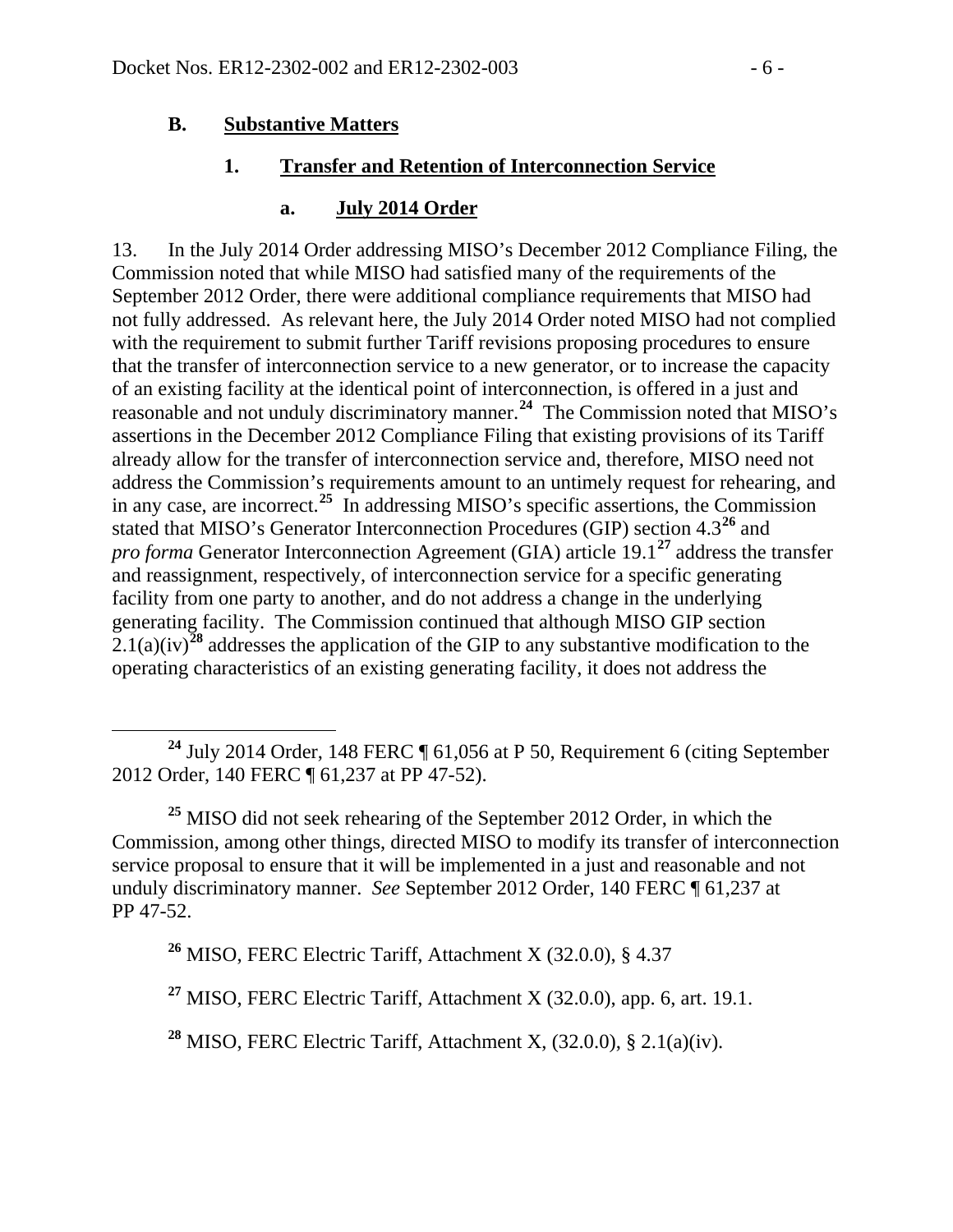replacement of a retiring unit with new generation. **[29](#page-6-0)** As such, the Commission required MISO to submit further Tariff revisions proposing additional procedures to ensure that the transfer of interconnection service to a new generator, or to increase the capacity of an existing facility at the identical point of interconnection, is offered in a just and reasonable and not unduly discriminatory manner.

# **b. MISO's Rehearing Request**

14. MISO states that the July 2014 Order should be reversed or clarified to permit MISO to comply with the same generation interconnection procedures for the replacement of a retiring SSR Unit with new generation that applies to all other retiring units.<sup>[30](#page-6-1)</sup> MISO states that the Commission directed MISO to modify its Tariff to create additional generation interconnection procedures for the transfer of interconnection service to a new generator, but argues that its Termination of Interconnection Rights section<sup>[31](#page-6-2)</sup> provides, in part, that the owner of an SSR Unit may have the opportunity to transfer its interconnection rights if it complies with the same generation interconnection procedures with which all other generation facilities must comply.**[32](#page-6-3)**

15. MISO states that its Tariff treats all generation interconnection requests in an equal and non-discriminatory manner, whether or not such requests result from the operation of SSR Tariff provisions. **[33](#page-6-4)** MISO explains that the approved MISO generation interconnection Tariff procedures do not address the replacement of a retiring unit with

**<sup>29</sup>** July 2014 Order, 148 FERC ¶ 61,056 at P 50 n.111.

<span id="page-6-1"></span><span id="page-6-0"></span>**<sup>30</sup>** MISO Rehearing Request at 3 (citing July 2014 Order, 148 FERC ¶ 61,056 at P 50, Requirement 6).

<span id="page-6-2"></span>**<sup>31</sup>** MISO, FERC Electric Tariff, 38.2.7, System Support Resources (3.0.0), § 38.2.7.j (Termination of Interconnection Rights).

**<sup>32</sup>** MISO Rehearing Request at 4.

<span id="page-6-4"></span><span id="page-6-3"></span>**<sup>33</sup>** *Id.* at 5 (citing *Standardization of Generator Interconnection Agreements and Procedures*, Order No. 2003, FERC Stats. & Regs. ¶ 31,146 (2003), *order on reh'g*, Order No. 2003-A, FERC Stats. & Regs. ¶ 31,160, *order on reh'g*, Order No. 2003-B, FERC Stats. & Regs. ¶ 31,171 (2004), *order on reh'g*, Order No. 2003-C, FERC Stats. & Regs. ¶ 31,190 (2005), *aff'd sub nom. Nat'l Ass'n of Regulatory Util. Comm'rs v. FERC*, 475 F.3d 1277 (D.C. Cir. 2007), *cert. denied*, 552 U.S. 1230 (2008)).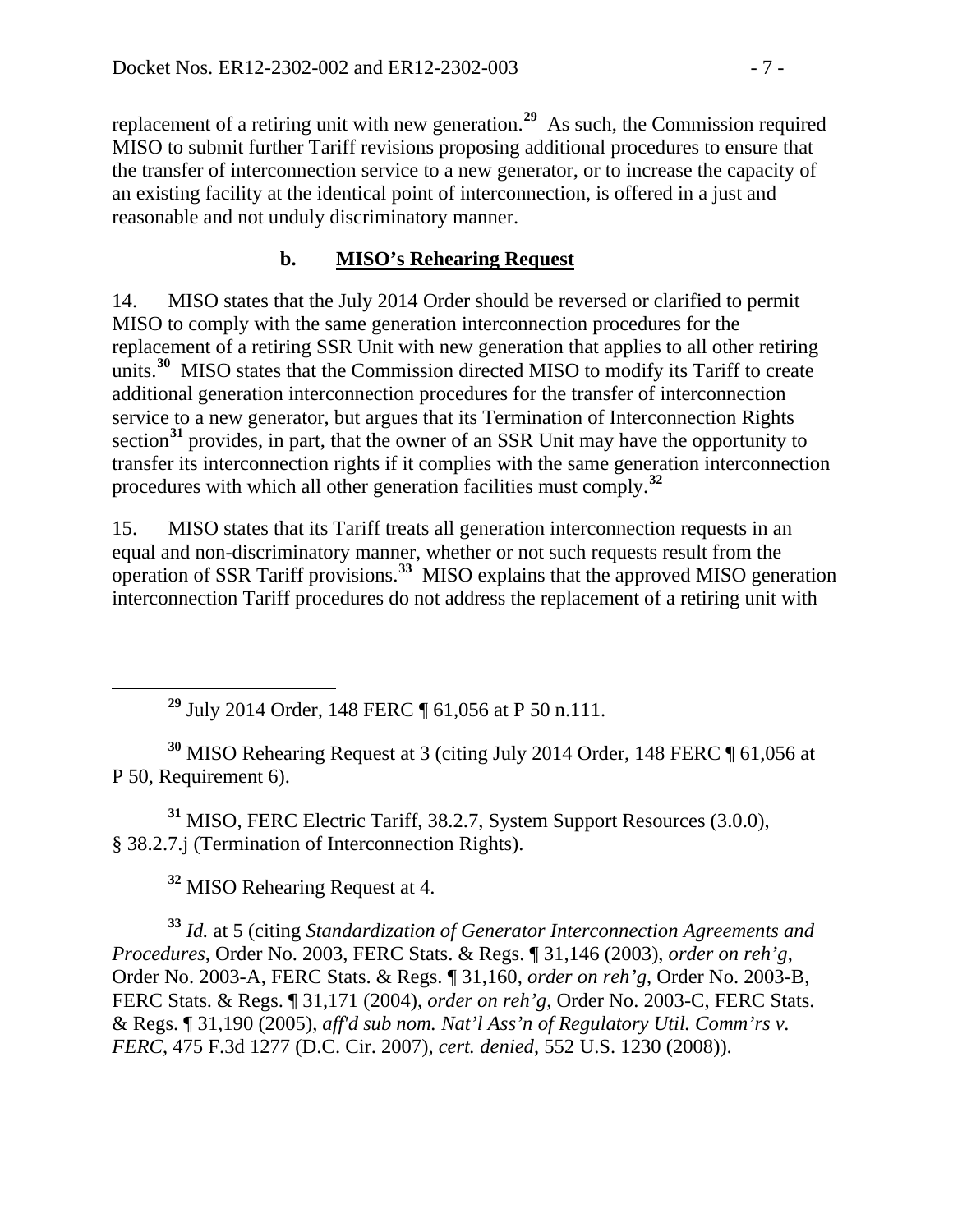new generation under the SSR Tariff provisions in any different manner than any other generation interconnection request, which is consistent with Order No. 2003.**[34](#page-7-0)**

16. MISO continues that the July 2014 Order lacks explanation regarding the need for additional procedures in the MISO Tariff to address generation facilities that interconnect pursuant to the SSR procedures. **[35](#page-7-1)** Additionally, MISO states that the July 2014 Order appears to require MISO to propose generator interconnection procedures for generation facilities involved with SSR Tariff provisions that are different than those used for all other types of generation interconnections. MISO explains that such an interpretation would require MISO to develop discriminatory generation interconnection procedures that would only be applicable in the context of the SSR Tariff provisions.

17. MISO also states that the July 2014 Order appears to direct MISO to modify GIP section 4.3 and GIA article 19.1 because these Tariff provisions do not address a change in an underlying generating facility. MISO also states that the July 2014 Order appears to direct MISO to modify GIP section 2.1(a)(iv) because it does not address the replacement of a retiring unit with new generation.**[36](#page-7-2)** MISO explains that it is unclear from the July 2014 Order how MISO is being directed to modify these existing Tariff sections to address the replacement of a retiring unit with new generation without creating discriminatory terms and conditions in such contexts that would not apply to a generation interconnection request that was unrelated to the SSR Tariff provisions.

#### **c. Commission Determination**

18. We deny MISO's request for rehearing. We are not requiring MISO to adopt Tariff provisions that would lead to discriminatory treatment regarding how all other types of generation interconnections are handled under MISO's Tariff. MISO's generator interconnection Tariff procedures, specifically GIP section 4.3 and GIA article 19.1 address the transfer and reassignment, respectively, of interconnection service for a specific existing generating facility from one party to another and do not address the transfer of interconnection service from an existing generating facility to an entirely new generating facility. We also note that MISO GIP section 2.1(a)(iv) addresses the application of its GIP to any substantive modification to the operating characteristics of an existing generating facility, but does not address the replacement of a retiring unit with new generation as MISO suggests.

<span id="page-7-0"></span>**<sup>34</sup>** *Id.*

<span id="page-7-2"></span><span id="page-7-1"></span>**<sup>35</sup>** *Id.* at 6. **<sup>36</sup>** *Id.* at 6-7.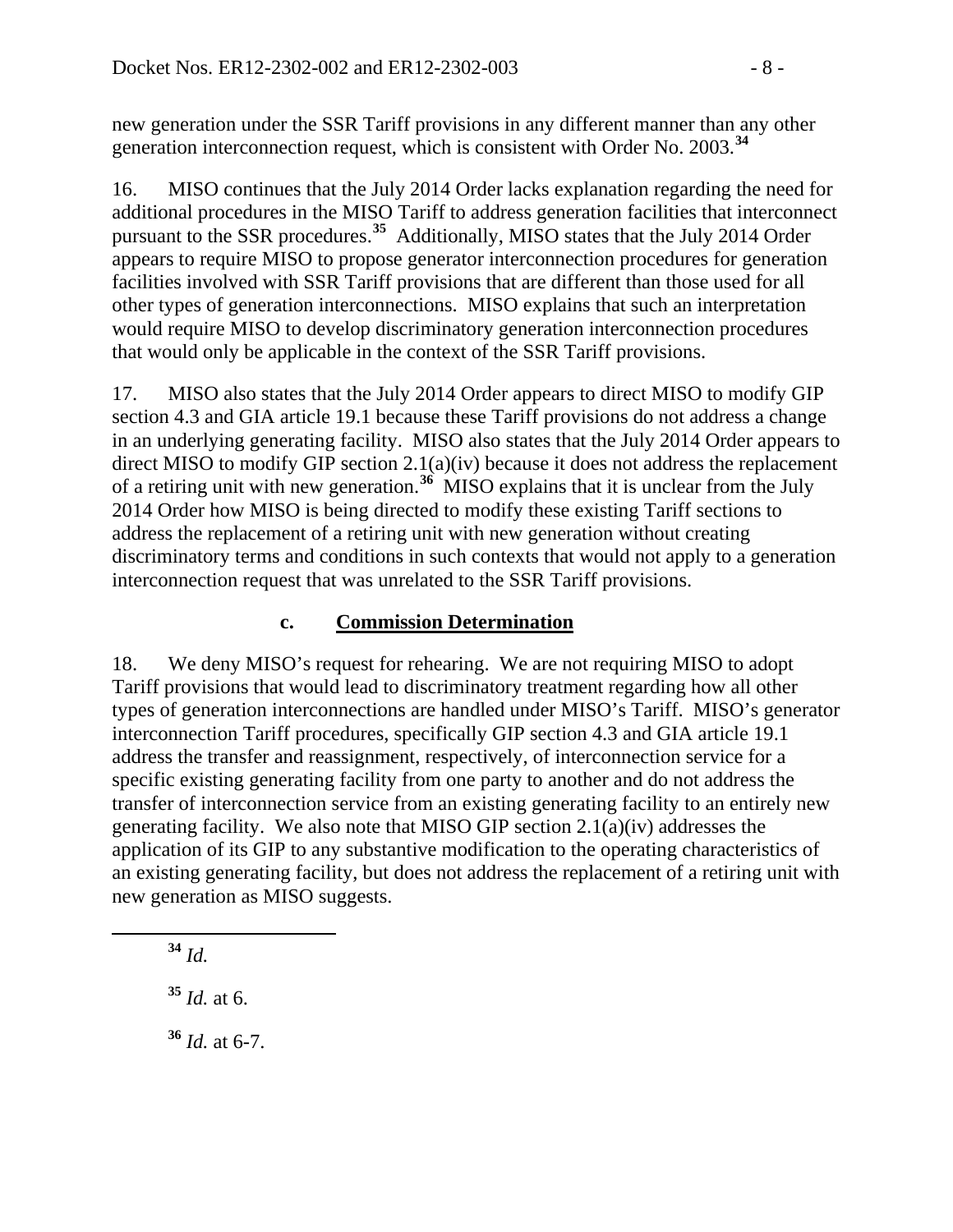19. Therefore, MISO's assertion that its proposal in the December 2012 Compliance Filing that the owner of an SSR Unit may have the opportunity to transfer its interconnection service if it complies with the same generation interconnection procedures with which all other generation facilities must comply misunderstands GIP sections 2.1(a)(iv) and 4.3 and GIA article 19.1. These specific generation interconnection procedures do not address the replacement of a retiring unit with new generation in order to allow MISO to implement its proposal. Accordingly, we deny rehearing.

### **d. MISO's Compliance Filing**

20. In MISO's September 2014 Compliance Filing, MISO proposes revisions to Tariff section 38.2.7.k, which MISO states applies to the retention of interconnection service. **[37](#page-8-0)** Specifically, MISO proposes the following underlined revisions to address the retention of interconnection service:

The owner or operator  $\dots$  may retain its interconnection rights  $\dots$  if  $\dots$ the owner or operator of an SSR Unit planning to Retire a facility has submitted an Attachment X request with the Attachment Y Notice for substantive modifications to replace or increase the capacity of the retiring facility at the identical point of interconnection, in which case the interconnection rights may be retained by the owner of the modified facility upon successful completion of the interconnection procedures in Attachment X.[**[38](#page-8-1)**]

21. MISO states that the retention of interconnection rights by an owner or operator of a generation resource or Synchronous Condenser Unit that is needed for reliability is just and reasonable and not unduly discriminatory. MISO explains that revised Tariff section 38.2.7.k deals with the limited circumstance of substantive equipment modifications where the retirement of the entire generating facility is not intended.**[39](#page-8-2)**

**<sup>38</sup>** MISO September 2014 Compliance Filing at 9.

<span id="page-8-2"></span><span id="page-8-1"></span>**<sup>39</sup>** *Id.* MISO indicates that, outside of this compliance context, it may submit Tariff revisions that remove the requirement to submit an Attachment Y Notice since retirement of the generating is not the overall result. *Id.*

<span id="page-8-0"></span>**<sup>37</sup>** MISO, FERC Electric Tariff, 38.2.7, System Support Resources (36.0.0), § 38.2.7.k (Termination of Interconnection Rights).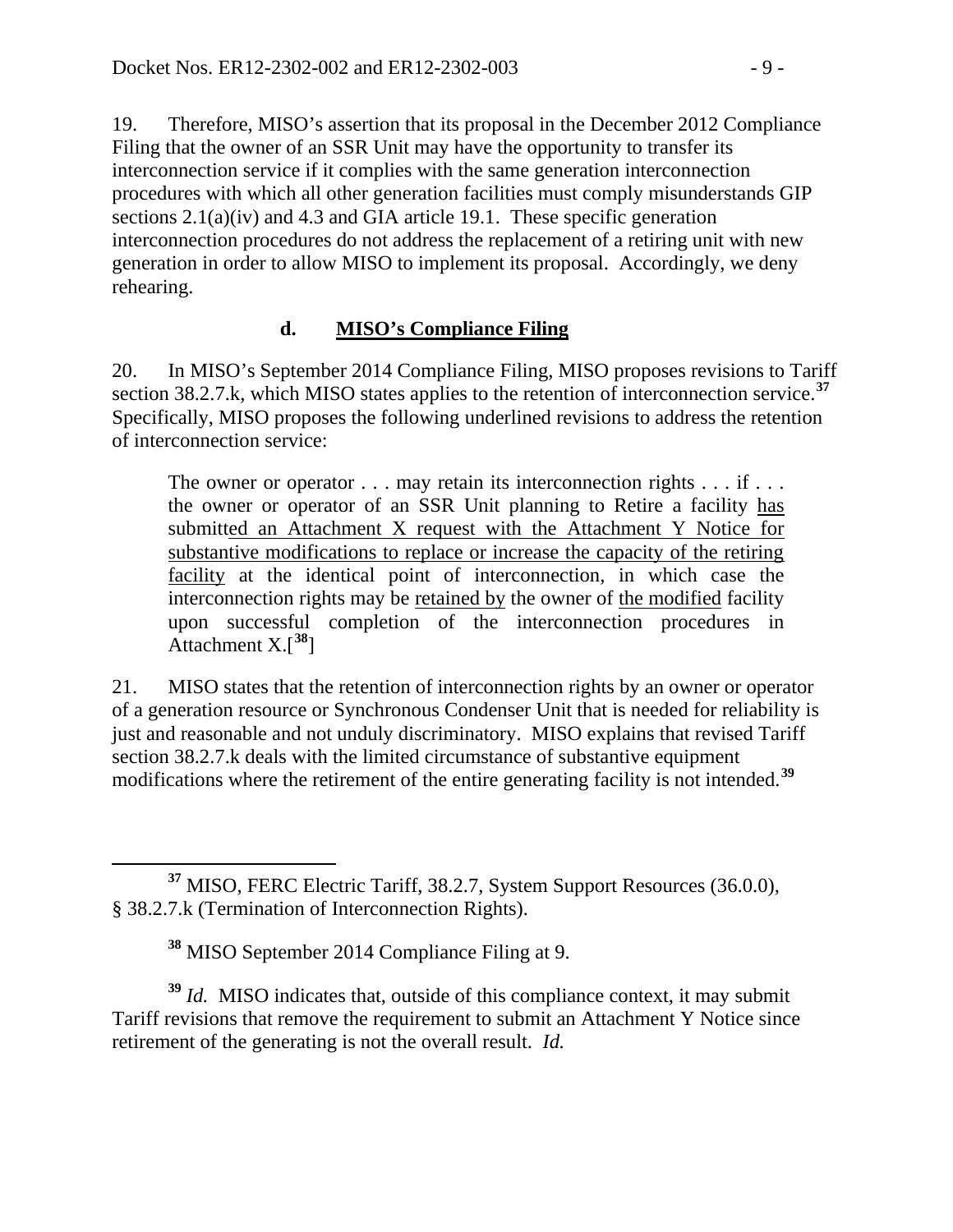22. MISO also states that the transfer of interconnection rights to a new owner as part of an SSR Unit owner's plans to retire is no longer the subject of revised Tariff section 38.2.7.k (i.e., specific references to GIP section 4.3 and GIA article 19.1 have been deleted). MISO states that it proposes to evaluate requests for the transfer of interconnection rights to a new owner according to the provisions in Attachment X and states that this treatment is just, reasonable, and not unduly discriminatory; relies upon approved Tariff language; and is consistent with the intent of Order No. 2003.**[40](#page-9-0)**

#### **e. Alliant Energy's Protest**

23. Alliant Energy states that the Commission should reject MISO's proposed Tariff revisions in the September 2014 Compliance Filing. Alliant Energy explains that although MISO's proposed Tariff language ensures the transfer of interconnection rights, the proposed language only addresses the transfer of a retiring generator's rights to a replacement generator at the identical point of interconnection for a generating resource that MISO required to remain in service as an SSR Unit and then is subsequently allowed to retire. Alliant Energy contends that MISO's proposed Tariff revisions do not address the situation in which a resource files an Attachment Y Notice and is allowed to retire without becoming an SSR Unit but wishes to transfer its interconnection rights to a replacement generator at the identical point of interconnection.**[41](#page-9-1)** Alliant Energy continues that the Commission did not make a distinction between the transfer of interconnection service for a unit that is required to become an SSR Unit and a unit that is allowed to retire without becoming an SSR Unit; however, Alliant Energy argues, MISO's proposed Tariff revisions make such a distinction, which is unduly discriminatory.**[42](#page-9-2)**

#### **f. Commission Determination**

<span id="page-9-0"></span>24. We accept subject to condition, effective September 24, 2012, MISO's revised proposal in its September 2014 Compliance Filing. **[43](#page-9-3)**

**<sup>40</sup>** *Id.*

**<sup>41</sup>** Alliant Energy Protest at 8.

**<sup>42</sup>** *Id.* at 9-10.

<span id="page-9-3"></span><span id="page-9-2"></span><span id="page-9-1"></span>**<sup>43</sup>** The Commission can revise a proposal filed under section 205 of the Federal Power Act as long as the filing utility accepts the change. *See City of Winnfield v. FERC*, 744 F.2d 871, 875-77 (D.C. Cir. 1984). The filing utility is free to indicate that it is unwilling to accede to the Commission's conditions by withdrawing its filing.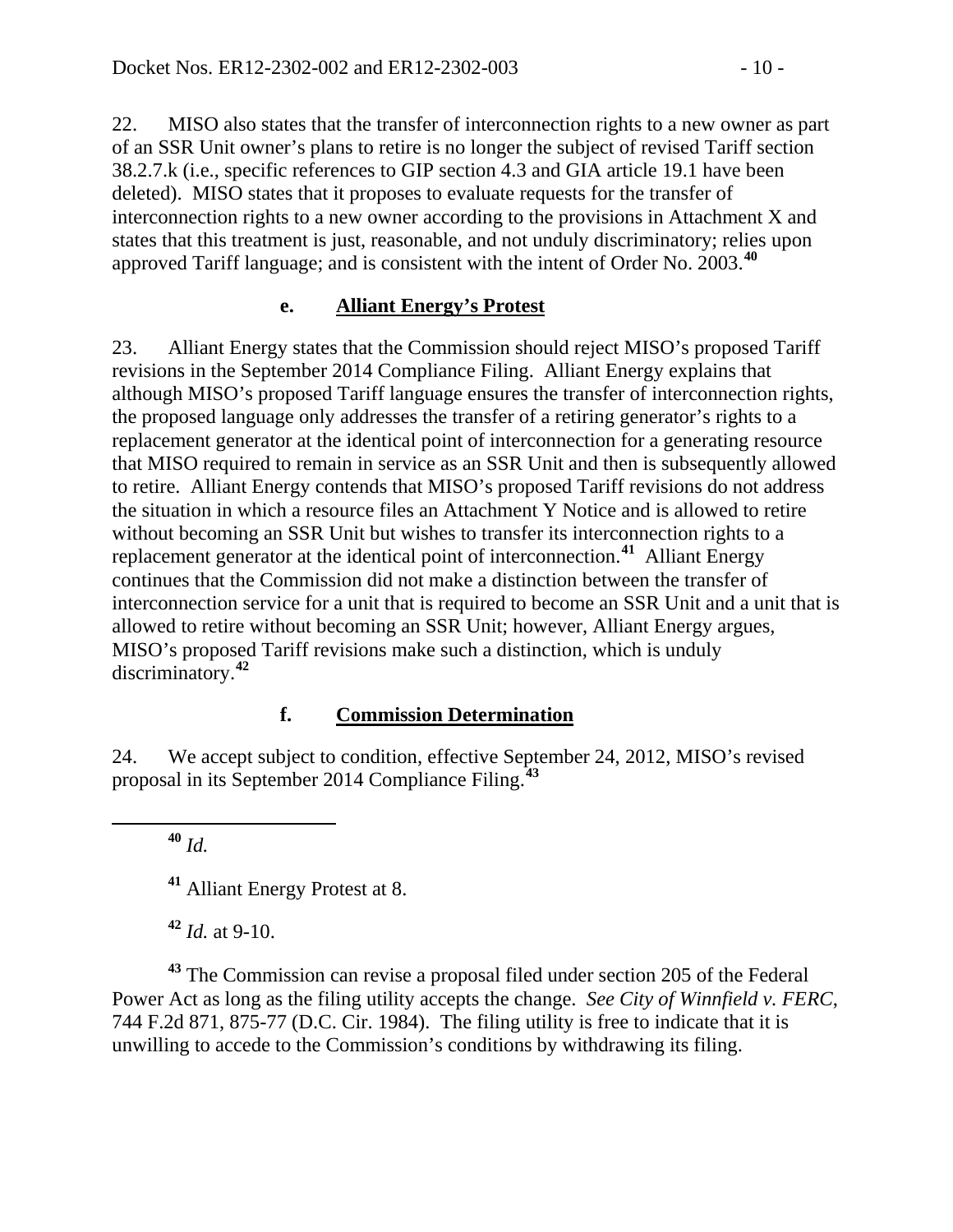25. First, we accept MISO's proposed revisions to section 38.2.7.k of its Tariff to remove specific references to GIP section 4.3 and GIA article 19.1. The Commission found in the July 2014 Order that MISO's GIP section 4.3 and GIA article 19.1 address the transfer and reassignment, respectively, of interconnection service for a specific generating facility from one party to another. Consistent with this finding, we accept MISO's proposal to remove such provisions from this section of the Tariff and agree that MISO should evaluate requests to transfer interconnection service to a new owner according to the provisions in Attachment X.

26. However, we continue to have concerns with MISO's proposal allowing an owner of an SSR Unit to retain interconnection service for its facility if the owner submits an Attachment Y Notice with an Attachment X request for substantive modifications to replace or increase the capacity of the retiring facility. Consistent with our denial of rehearing above, we find that MISO's proposed language is not permitted under Attachment X. We interpret MISO's proposed Tariff language as allowing the replacement of the retiring facility with capacity of another facility, including replacement with more capacity than the capacity of the retiring facility, through a substantive modification request, and such an interpretation is inconsistent with the Commission's finding above, and previously, that MISO's GIP section 2.1(a)(iv) does not address the replacement of a retiring unit with new generation. **[44](#page-10-0)**

27. If MISO intends to allow the replacement of the retiring facility with capacity of another facility, including replacement with more capacity than the capacity of the retiring facility, MISO must propose procedures as part of its Tariff to ensure that the opportunity to replace or increase the capacity of the retiring facility is offered on a fair, transparent, and nondiscriminatory basis. **[45](#page-10-1)** As noted previously, the procedures should allow for a clear and consistent way in which generators seeking a transfer of interconnection service from a retiring generator may identify opportunities and how such a generator would be chosen for such service.**[46](#page-10-2)** Moreover, any resulting rates,

**<sup>44</sup>** *See* July 2014 Order, 148 FERC ¶ 61,056 at P 50 n.111.

<span id="page-10-2"></span><span id="page-10-1"></span><span id="page-10-0"></span>**<sup>45</sup>** *See* September 2012 Order, 140 FERC ¶ 61,237 at P 52. We note that MISO has already addressed how it will evaluate and study the replacement of a retiring unit with new generation. *See* December 2012 Compliance Filing at 9-13.

**<sup>46</sup>** *See* September 2012 Order, 140 FERC ¶ 61,237 at P 51.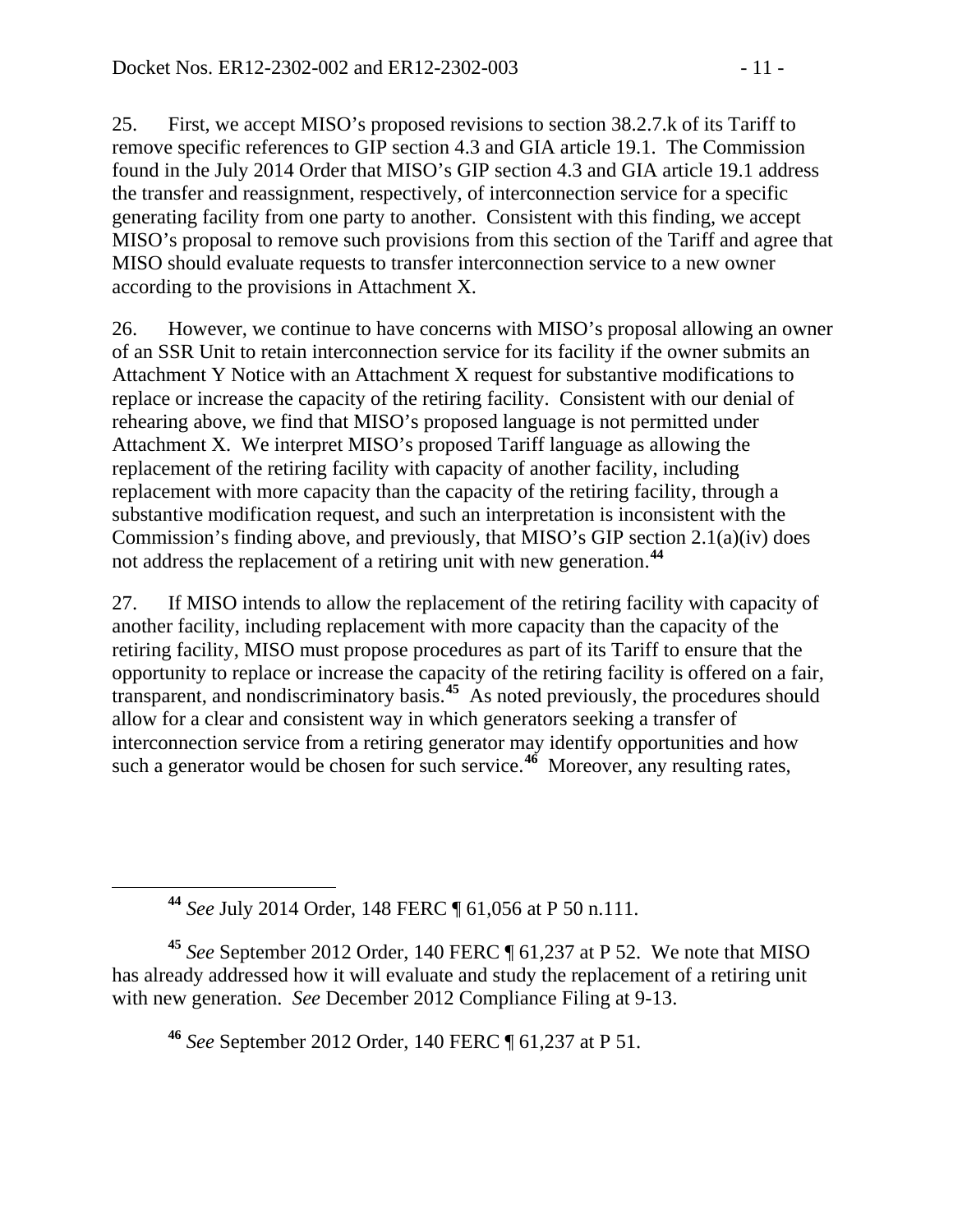terms, and conditions related to the transfer of interconnection service must be filed pursuant to section 205 of the Federal Power Act.**[47](#page-11-0)**

28. Additionally, MISO's proposal limits the retention of interconnection rights to an "owner or operator of an SSR Unit planning to Retire a facility." However, as Alliant Energy states and we agree, MISO's proposal allows for different treatment by creating a distinction between an owner of a retiring resource that is allowed to retire and one that is designated as an SSR Unit. MISO did not provide sufficient justification for the distinction and such disparate treatment raises undue discrimination concerns. Thus, we direct MISO to eliminate the distinction.

29. Therefore, we accept subject to condition, effective September 24, 2012, MISO's proposed Tariff revisions to section 38.2.7.k and direct MISO to submit a compliance filing within 45 days of the date of this order revising section 38.2.7.k with procedures to ensure that the transfer and retention of interconnection service to another generator occurs in a manner that is just and reasonable and not unduly discriminatory or preferential. We also note that MISO uses the term "interconnection rights" instead of "interconnection service" throughout section 38.2.7.k. In order to be consistent with MISO's Tariff, we direct MISO to use the term "interconnection service."

# **2. Comparable Firmness of Commitment**

# **a. July 2014 Order**

30. In the July 2014 Order, the Commission conditionally accepted MISO's proposed Tariff revisions in its December 2012 Compliance Filing allowing MISO to evaluate SSR alternatives with its stakeholders pursuant to the open and transparent planning provisions of existing Attachment FF (Transmission Expansion Planning Protocol) of the Tariff, and to consider alternatives such as the re-dispatch of existing generation, new generation in the interconnection queue, system reconfiguration, load reductions, and transmission upgrade solutions.**[48](#page-11-1)** The Commission stated that in light of the unique

<span id="page-11-1"></span>**<sup>48</sup>** July 2014 Order, 148 FERC ¶ 61,056 at PP 9-11.

<span id="page-11-0"></span>**<sup>47</sup>** *Id.* PP 50-51. The Commission raised similar concerns in MISO's Net Zero Interconnection Service proceeding, which required MISO, among other things, to provide Tariff language detailing the selection process for Net Zero opportunities, including posting requirements, and requiring any compensation arrangements to be filed with the Commission. *See Midwest Indep. Transmission Sys. Operator, Inc.*, 138 FERC ¶ 61,233 (2012), *order on reh'g and compliance*, 139 FERC ¶ 61,253 (2012), *order on compliance*, 145 FERC ¶ 61,260 (2013), *order on compliance*, 152 FERC ¶ 61,184 (2015).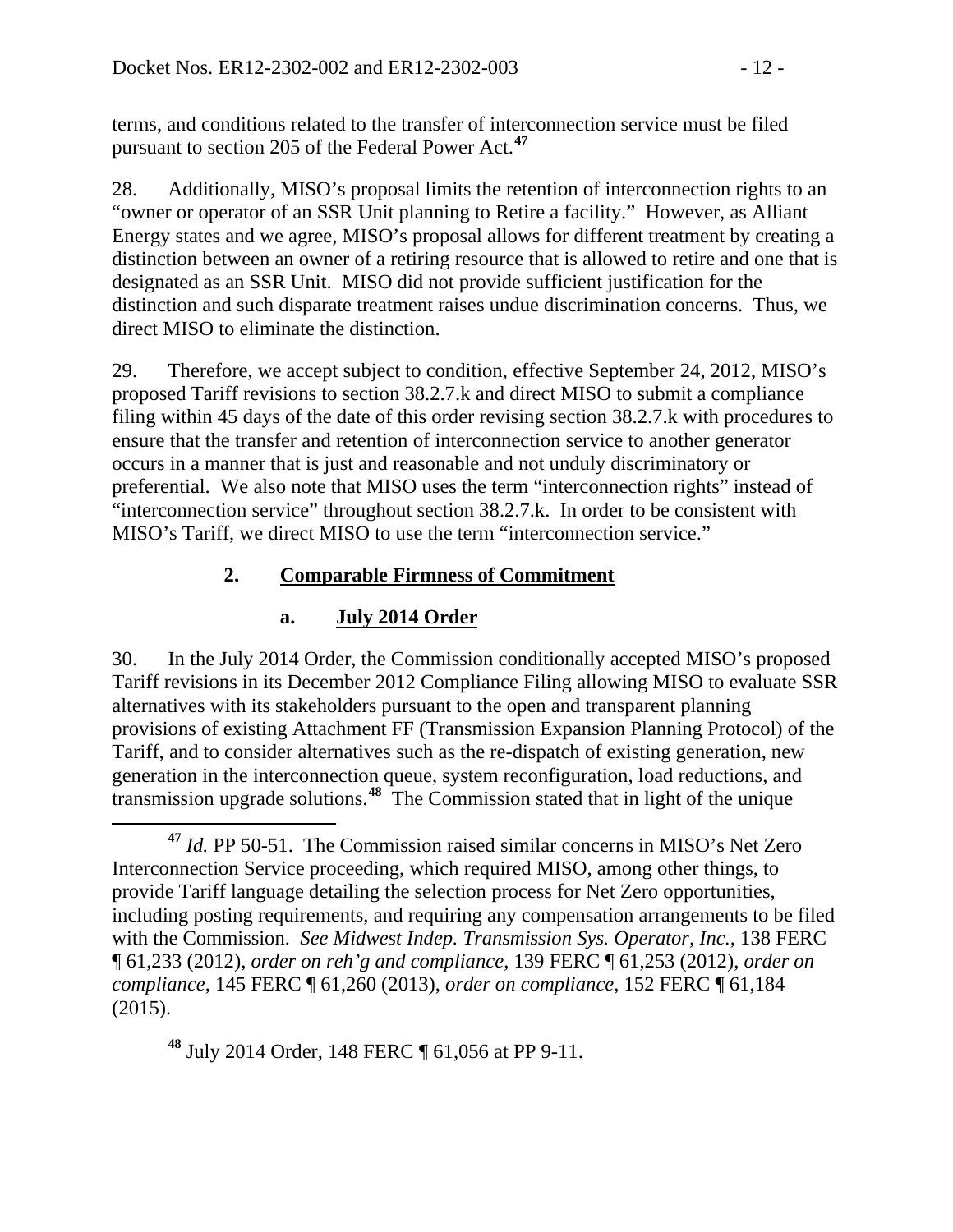characteristics of MISO's SSR program, MISO may need to obtain certain contractual assurances that a selected SSR alternative will be implemented prior to the required inservice date; however, MISO has not demonstrated that the required contractual commitments that apply to generation and demand-side resources are comparable to the commitments that apply to transmission solutions.**[49](#page-12-0)** The Commission directed MISO to submit further explanation, and corresponding Tariff revisions, to clarify how the contractual commitments required of generation resources, demand-side resources, and potentially additional types of resources, are comparable to the commitments that apply to transmission solutions.**[50](#page-12-1)**

#### **b. MISO's Rehearing Request**

31. MISO states that the Commission should reverse or clarify one aspect of the requirement for MISO to modify its Tariff to provide that contractual commitments that apply to generation resources and demand-side resources that are alternatives to SSR Units be comparable to the commitments that apply to transmission solutions developed by MISO.**[51](#page-12-2)** MISO states that the Commission agreed with MISO that it may need to obtain certain contractual assurances that a selected SSR alternative will be implemented prior to the required in-service date, but explains that the Commission's directive requires MISO to add specificity under circumstances where the Commission does not explain what resources would qualify as "potentially additional types of resources." Additionally, MISO explains that the Commission does not provide direction regarding comparisons of fundamentally different contractual commitments that should be examined for purposes of comparability in the Tariff.**[52](#page-12-3)** MISO continues that the contractual commitments for alternatives to SSR agreements are fundamentally different than the commitments that apply to transmission solutions because contractual commitments for alternatives to SSR agreements require greater specificity.**[53](#page-12-4)**

<span id="page-12-1"></span>**<sup>50</sup>** *Id.*

<span id="page-12-2"></span>**<sup>51</sup>** MISO Rehearing Request at 8.

<span id="page-12-3"></span>**<sup>52</sup>** *Id.* at 9-10.

<span id="page-12-4"></span>**<sup>53</sup>** *Id.* at 10-11.

<span id="page-12-0"></span>**<sup>49</sup>** *Id.* P 34 (citing *Preventing Undue Discrimination and Preference in Transmission Service*, Order No. 890, FERC Stats. & Regs. ¶ 31,241, *order on reh'g*, Order No. 890-A, FERC Stats. & Regs. ¶ 31,261, at P 216 (2007), *order on reh'g*, Order No. 890-B, 123 FERC ¶ 61,299 (2008), *order on reh'g*, Order No. 890-C, 126 FERC ¶ 61,228, *order on clarification*, Order No. 890-D, 129 FERC ¶ 61,126 (2009)).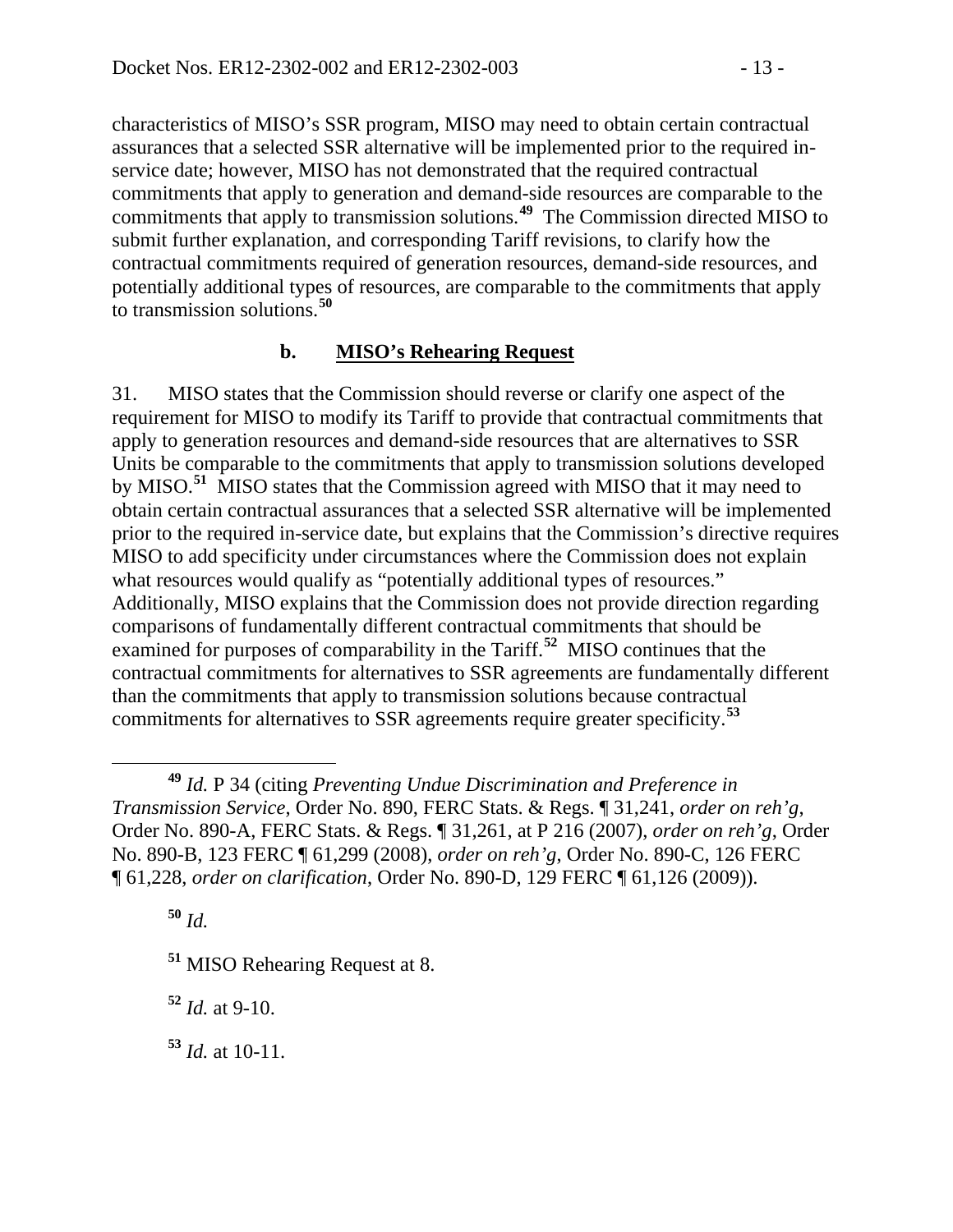#### **c. Commission Determination**

32. We grant MISO's request for clarification. MISO argues that the July 2014 Order required MISO to submit Tariff revisions clarifying how the contractual commitments required of generation resources, demand-side resources, and potentially additional types of resources, are comparable to the commitments that apply to transmission solutions, but the Commission did not explain what resources would qualify as "potentially additional types of resources" and did not provide direction regarding comparisons of fundamentally different contractual commitments. MISO asserts that the types of possible alternatives and special circumstances surrounding the types cannot be completely anticipated by MISO.**[54](#page-13-0)** We agree with MISO's assertion and given this uncertainty, we clarify the directive from the July 2014 Order and direct MISO to submit Tariff revisions that provide specific guidance about the contractual commitments required of generation and demand-side resource alternatives, and general guidance about how MISO will evaluate whether contractual commitments required for additional types of resources are comparable to the commitments that apply to transmission solutions. As discussed below, in its September 2014 Compliance Filing, MISO complies, subject to condition, with this clarified directive.

### **d. MISO's Compliance Filing**

33. In its September 2014 Compliance Filing, MISO proposes revisions to the comparable firmness of commitment provision in Tariff section 38.2.7.c.**[55](#page-13-1)** Specifically, MISO proposes the following underlined revisions to provide general guidance about how it will evaluate the firmness of commitment for additional types of resource alternatives (i.e., resources that are different than generation or demand-side resource alternatives):

Comparability includes the ability of [MISO] to require contractual assurances that the Market Participant who provides the alternative solution will implement the solution before the Generation Resource . . . is permitted to Retire or Suspend. The executed contractual arrangements must provide a binding arrangement that obligates the Market Participant . . . to complete any required infrastructure changes that are needed to avoid the reliability issues that would otherwise be addressed by transmission upgrades. While the contractual arrangements will vary based

<span id="page-13-1"></span><span id="page-13-0"></span>**<sup>55</sup>** MISO, FERC Electric Tariff, 38.2.7, System Support Resources (36.0.0), § 38.2.7.c (Evaluation of SSR Unit Application).

**<sup>54</sup>** *Id.* at 11.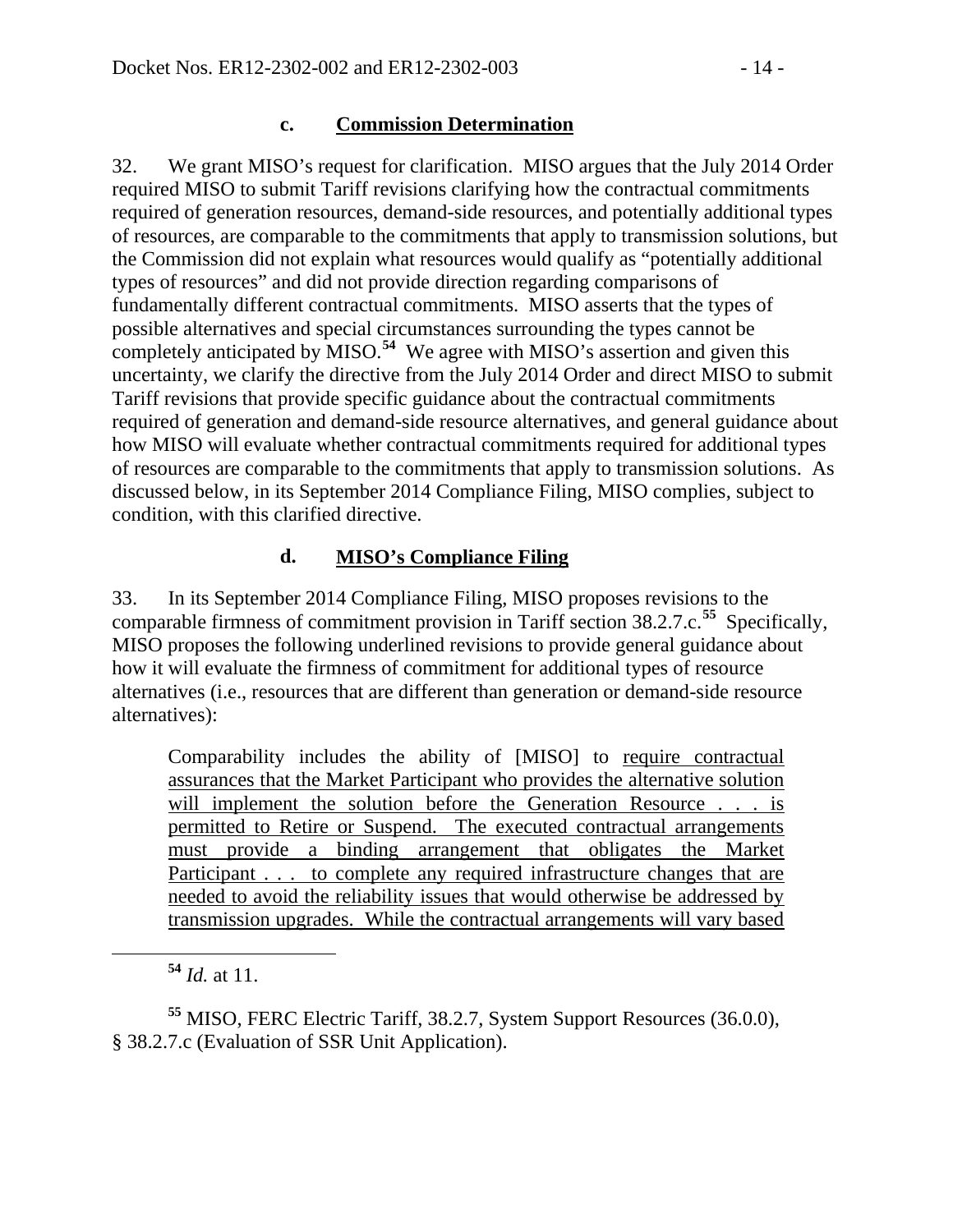on the particular solution, the terms of the contractual arrangements must further obligate the Market Participant . . . to implement actions when required by [MISO] to provide necessary relief.[**[56](#page-14-0)**]

34. MISO also proposes the following underlined revisions to clarify the specific contractual commitments associated with generation and demand-side resource alternative solutions:

A Generator alternative may be a new Generator, or an increase to existing Generator capacity, which has an executed Generator Interconnection Agreement pursuant to Attachment X for a Commercial Operation Date that is prior to the commencement of the change of status date of the Generation Resource . . . and must be registered as a Generation Resource that is obligated to offer into the market and respond to instructions from [MISO]. Contractual commitments associated with demand-side resource alternative solutions shall require demonstration to [MISO] of an executed contract between LSE or [Aggregator of Retail Customers] and Energy Consumers as well as necessary procedures and protocols for responding to [MISO] instructions.[**[57](#page-14-1)**]

### **e. Commission Determination**

35. We accept, subject to condition, effective September 24, 2012, MISO's proposed revisions to Tariff section 38.2.7.c because the revisions as modified herein satisfy the Commission's directive, as clarified above. We find that, in light of the unique characteristics of MISO's SSR program, MISO's proposed revisions demonstrate that the required contractual commitments that apply to generation and demand-side resources are comparable to the commitments that apply to transmission solutions.**[58](#page-14-2)** We find that MISO's proposed revisions provide general guidance for all potential additional types of SSR resource alternatives, which allows MISO discretion for choosing viable alternatives, while also providing specific guidance for generator and demand-side resource alternatives. However, we note that MISO's proposed revisions providing that a "Generator alternative may be a new Generator, or an increase to existing Generator capacity" do not address the situation where an existing generator, which is not available at the time of SSR designation and is subsequently made available, can be selected as an

<span id="page-14-0"></span>**<sup>56</sup>** *Id.*

<span id="page-14-1"></span>**<sup>57</sup>** *Id.*

<span id="page-14-2"></span>**<sup>58</sup>** *See* July 2014 Order, 148 FERC ¶ 61,056 at P 34.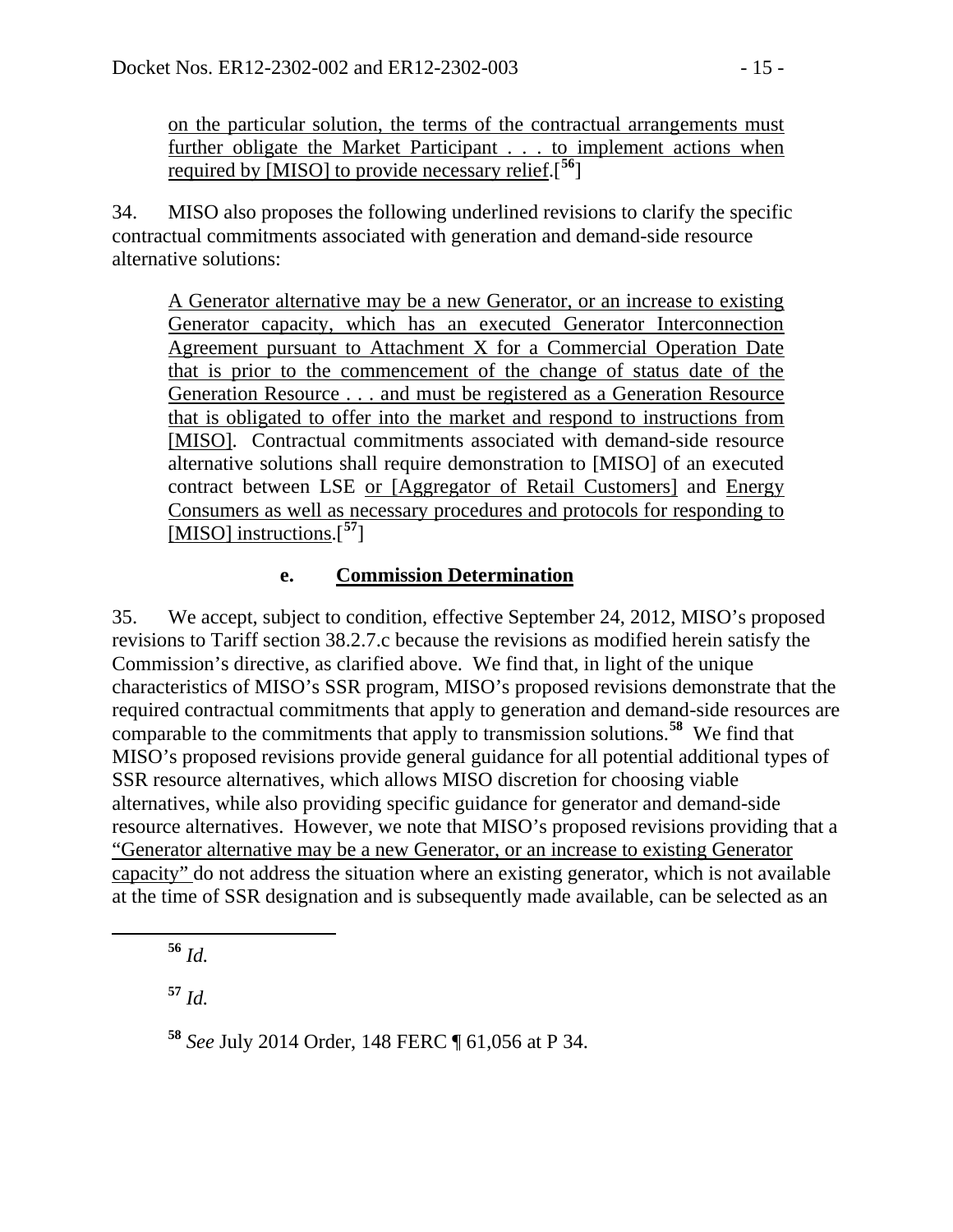alternative solution. **[59](#page-15-0)** Therefore, we direct MISO to submit a compliance filing within 45 days of the date of this order revising Tariff section 38.2.7.c to provide for an existing generator to be considered as a generator alternative.

## **3. Cost Allocation**

## **a. July 2014 Order**

36. In the July 2014 Order, the Commission accepted MISO's explanation of the general principles that MISO will apply to identify the LSEs that should pay SSR costs.**[60](#page-15-1)** The Commission noted that MISO's explanation—including that it will allocate SSR costs *pro rata* to all LSEs in a pricing zone that requires the SSR Unit for reliability was more restrictive than the MISO Tariff requires, and could be at odds with MISO's practice in situations where the pricing zone and local balancing authority area are not one and the same.**[61](#page-15-2)** The Commission also noted that MISO's Tariff allows it the flexibility to apply a different level of granularity in order to identify the relevant LSEs that require the SSR Unit. **[62](#page-15-3)**

## **b. Wisconsin Electric's Clarification Request**

37. Wisconsin Electric states that the Commission's statement in the July 2014 Order indicating that MISO has flexibility in the method it uses to identify the beneficiaries of an SSR Unit should be clarified such that, in all circumstances, the results of MISO's methodology must be consistent with MISO's Tariff and therefore must allocate costs "to the LSE(s) which require the operation of the SSR Unit for reliability purposes."**[63](#page-15-4)**

**<sup>61</sup>** *Id.*

**<sup>62</sup>** *Id.*

<span id="page-15-0"></span>**<sup>59</sup>** *See, e.g.*, *Midcontinent Indep. Sys. Operator, Inc.*, Docket Nos. ER15-1395-000, ER15-1396-000 (Apr. 23, 2015) (delegated letter order) (accepting MISO's notice of termination of an SSR Agreement between MISO and White Pine Electric Power, LLC for White Pine Unit No. 2 and request to cancel Rate Schedule 43I associated with the SSR Agreement due to the availability of the existing Portage generator).

<span id="page-15-1"></span>**<sup>60</sup>** July 2014 Order, 148 FERC ¶ 61,056 at P 49.

<span id="page-15-4"></span><span id="page-15-3"></span><span id="page-15-2"></span>**<sup>63</sup>** Wisconsin Electric Clarification Request at 3-4 (citing MISO, FERC Electric Tariff, 38.2.7, System Support Resources (3.0.0), § 38.2.7.k (Allocation of SSR Unit Costs)).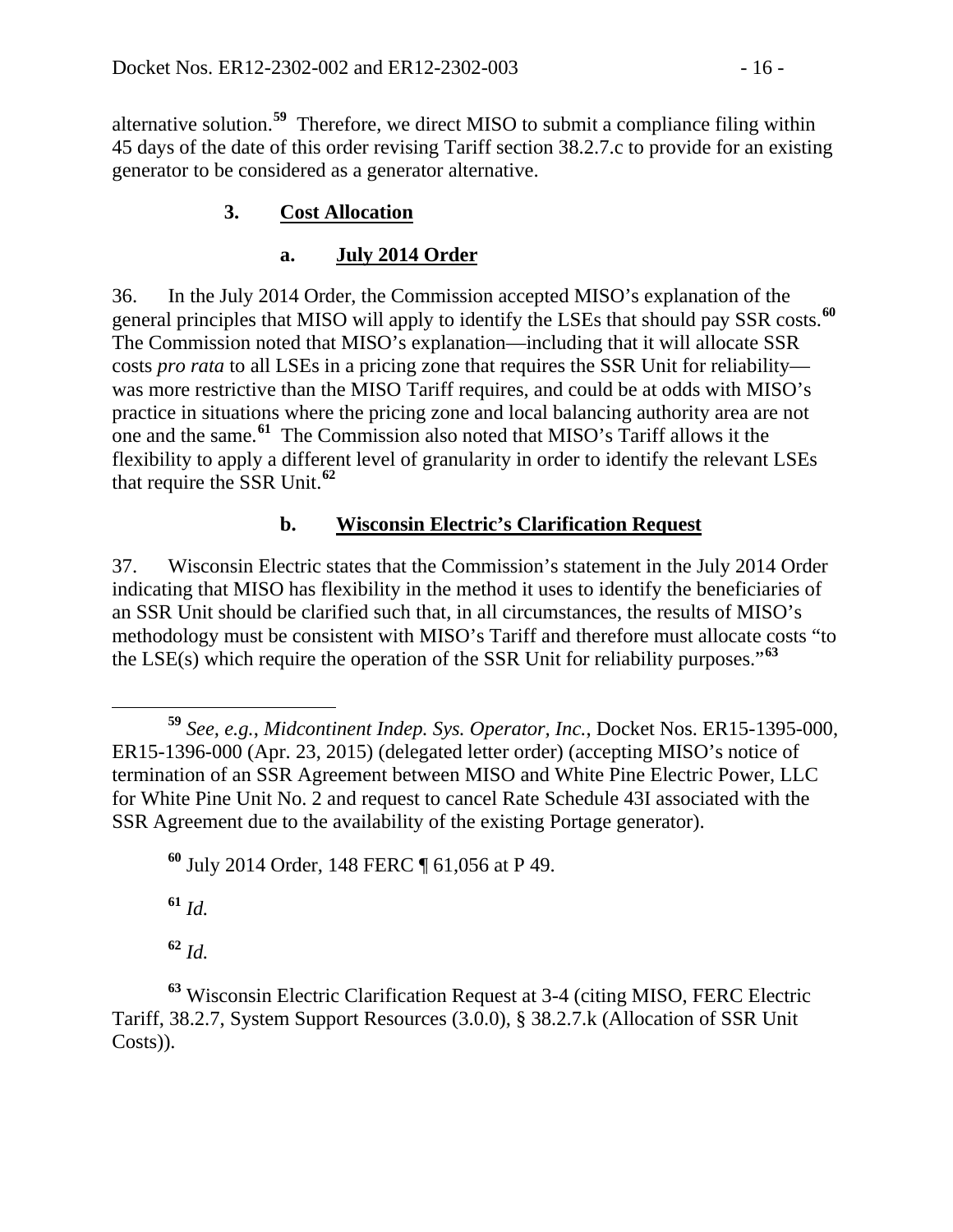Wisconsin Electric continues that if an outcome of MISO's methodology in a particular circumstance were to allocate substantial SSR costs to non-beneficiaries, such an outcome must be rejected as contrary to the Commission's orders and MISO's Tariff.**[64](#page-16-0)** Last, Wisconsin Electric states concerns with MISO's practice at the time of allocating SSR costs by relying on local balancing authority boundaries.

### **c. Commission Determination**

38. We clarify that MISO must allocate SSR costs consistent with its Tariff, which requires such costs to be allocated to the LSEs that require the operation of the SSR Units for reliability purposes.**[65](#page-16-1)** We agree with Wisconsin Electric's concern that MISO's practice of allocating SSR costs (which, at the time of Wisconsin Electric's request for clarification filing, relied upon local balancing authority boundaries) can produce results that are not consistent with MISO's Tariff or cost-causation principles by failing to allocate costs to the LSEs that benefit from those SSR Units, and on February 19, 2015, the Commission issued an order addressing such a concern.**[66](#page-16-2)**

#### The Commission orders:

(A) MISO's request for rehearing on the transfer of interconnection service issue is denied, as discussed in the body of this order.

(B) MISO's request for clarification on the comparable firmness of commitment issue is granted, as discussed in the body of this order.

(C) Wisconsin Electric's request for clarification on the cost allocation issue is granted, as discussed in the body of this order.

(D) MISO's proposed Tariff revisions in its September 2014 Compliance Filing are accepted subject to condition, effective September 24, 2012, as discussed in the body of this order.

**<sup>64</sup>** *Id.* at 4.

<span id="page-16-1"></span><span id="page-16-0"></span>**<sup>65</sup>** *See* July 2014 Order, 148 FERC ¶ 61,056 at P 49 (citing September 2012 Order, 140 FERC ¶ 61,237 at PP 147, 153, 154).

<span id="page-16-2"></span>**<sup>66</sup>** *Midcontinent Indep. Sys. Operator, Inc.*, 150 FERC ¶ 61,104, *order on compliance*, 152 FERC ¶ 61,216 (2015).